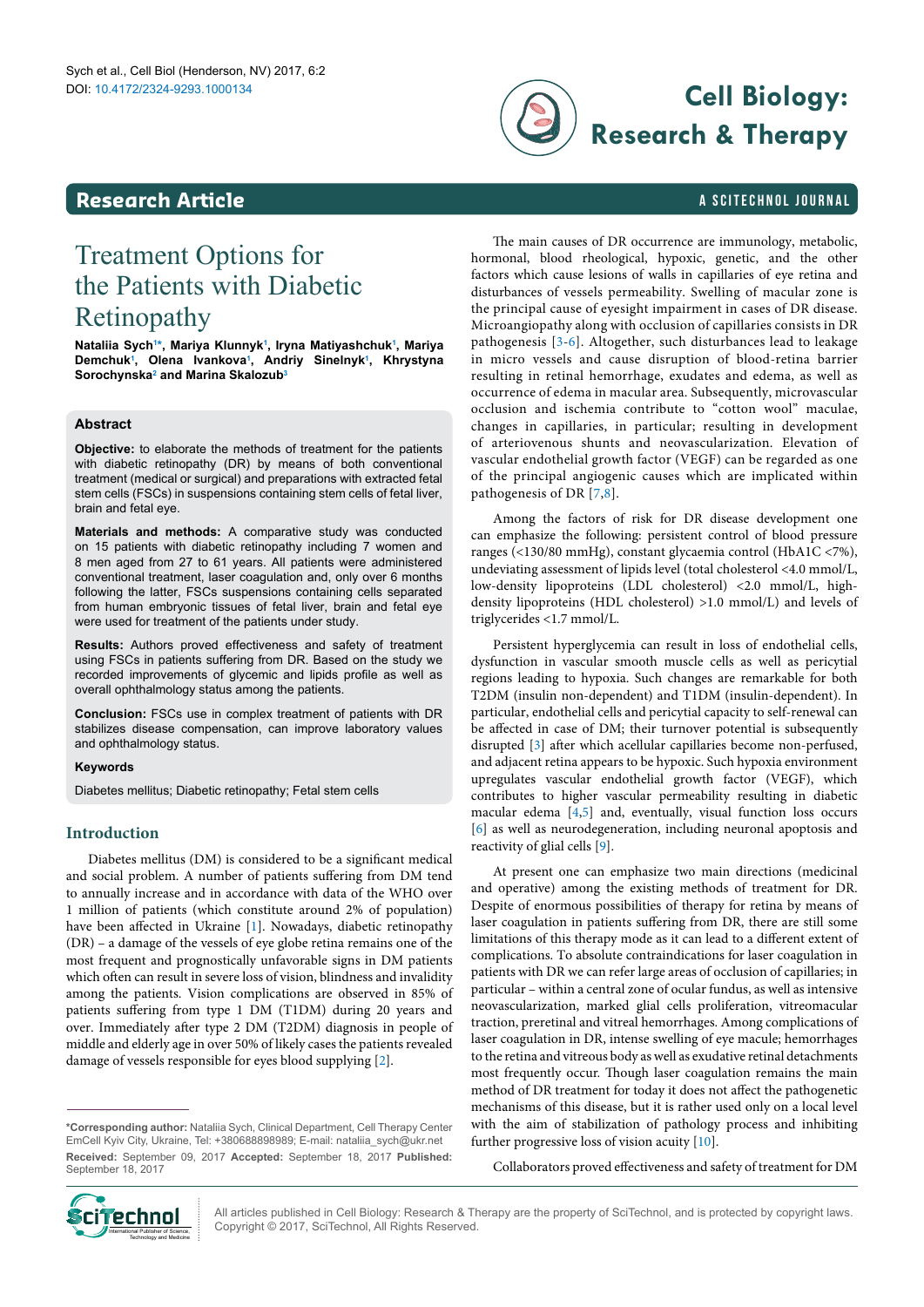*Citation: Sych N, Klunnyk M, Matiyashchuk I, Demchuk M, Ivankova O, et al. (2017) Treatment Options for the Patients with Diabetic Retinopathy. Cell Biol (Henderson, NV) 6:2.*

#### *doi: 10.4172/2324-9293.1000134*

by use of FSCs [\[11\]](#page-4-10). So far, no therapy has been established yet that could support regeneration of the damaged vessels of retina resulting from a long-term hyperglycemia. Treatment using stem cells might become a feasible option for a purpose of both neurovascular damage prevention as well as promoting retinal damage regeneration, which is supported by the evidence from the recent studies by use of several types of stem cells.

Contemporary approach has been recently developed for treatment of early and moderate stage of DR [[12](#page-4-11)[-15](#page-4-12)]; that is specifically based on capacity of mesenchymal stem cells (MSCs) to production of neurotrophic and neuro-protective factors including a potential of endothelial progenitor cells (EPCs) for repairing the vessels, or likely ability of adipose stromal cells (ASCs) to assure both of the above mentioned functions.

#### **Material and Methods**

Study was performed for 15 patients suffering from DR including 7 women and 8 men with their mean age between 27 to 61 years. All patients were given conventional treatment, laser coagulation and, over 6 months following the latter, FSCs preparations with inclusion of separated stem cells were administered for the patients in suspensions containing stem cells, specifically cells of fetal liver, brain and fetal eye.

DR diagnosis was established by means of imaging analysis and with consideration of past history of DM. All patients were tested by way of the following blood laboratory parameters as glycosylated hemoglobin (HbA1c), C-peptide, insulin and fasting blood glucose ranges, including lipidogram profile. The patients have been suffering from T2DM during a period of 3-15 years; average disease duration constituted around  $7 \pm 3.12$  years. From among 15 patients a diagnosis of non-proliferative DR was confirmed in 8 individuals (16 eyes), whereas in 4 patients (8 eyes) – we recorded pre-proliferative stages of DR and 3 of the patients (6 eyes) under study reported proliferative stages of DR disease.

Ocular organs examination in all patients was performed following a generally accepted method. In this respect a complex of measures for diagnosis consisted in: optical coherence tomography (OCT) study, automated perimetry for macula threshold, as well as measurement of macular zone thickness was performed. The patients were examined at baseline, over 3-4 months and following 6-8 months after beginning of FSCs therapy.

#### **Stem cells procedure**

All preparations are produced as cryopreserved suspensions of separated stem cells: one of suspensions containing stem cells of fetal liver; the second one – stem cells of fetal brain and the third suspension with inclusion of cells of fetal eye. For this purpose, EmCell collaborators received FSCs material, specifically separated from 8 weeks gestation human fetal liver and fetal brain, following strict aseptic and antiseptic rules in surgery premises. The fetuses were sacrificed as a result of medical abortion in cases when pregnancy in women was terminated owing to social indications; on provision of absence of any developmental pathology or infection in the embryo as well as signed written informed consent by the woman-donor. Extracted fetal tissues are then placed into sterile transport medium with Hanks solution. While in sterile environment fetal tissues are separated and homogenized inside of Hanks solution. All obtained suspensions are exposed to filtration and cryopreservation. Dimethyl sulfoxide is used as cryoprotectant. Later readily made suspensions are

immersed to the test-tubes in volume of 0.1-1.0 mL. Cryopreservation of cell suspensions is performed inside the chamber of a controlledrate freezer in accordance with the specially adjusted program. Suspensions containing stem cells of fetal liver, fetal brain as well as stem cells separated from fetal eye are preserved in the cryobank with liquid nitrogen at minimally low temperature of (-196°С).

For a purpose of safety, both women-donors as well as readilymade stem cell suspensions are tested for viral, mycotic, bacterial infections and parasites such as hepatitis B virus, hepatitis C virus, human immunodeficiency virus 1 and 2, cytomegalovirus, herpes simplex virus 1 and 2, Epstein–Barr virus, rubella, syphilis (*Treponema pallidum*), toxoplasmosis (*Toxoplasma gondii*), *Mycoplasma genitalium*, *Ureaplasma urealyticum*, *Ureaplasma parvum*, and *Chlamydia trachomatis*.

Stem cell procedure was undertaken by transplantation of cryopreserved FSCs in the form of suspension following conventional conventional premedication with infusion of diphenylhydramine 30 mg and prednisolone 15 mg on treatment day 1. Subsequently, all patients were administered a specially prepared solution during the treatment day 2. Patients suffering from DR were performed dripfeed intravenous infusion of fetal liver cells in a volume of  $3.2 \pm 0.52$ mL containing nucleated stem cells ranging from 1.0 to  $54 \times 10^6$  / mL as well as the levels of progenitor cells CD34+ were  $11 \pm 2.6 \times 10^5$  /mL and amount of CFU constituting from  $0.72 \pm 0.34 \times 10^6$  /mL. During the second day the patients received treatment using suspensions with cells extracted from fetal brain and administered subcutaneously in a volume from  $3.2 \pm 1.3$  mL and suspensions containing fetal eye stem cells which were injected into retrobulbar tissue in amount of  $0.5 \pm 0.2$  mL.

To control overall health, prior to fetal stem cell treatment (FSCT), over 3 and 9 months after therapy general instrumental investigations as well as laboratory tests were performed for the patients. All patients signed their informed consent agreement before they could enter our procedure with FSCs administration.

Our study was conducted according to the ethical guidelines and regulations on good clinical practice, in conformity with Helsinki declaration as well as the ethical standards of practice by use of human fetal tissues tissues, approved by the Ministry of Health of Ukraine.

The principal aim of the study was improvement of methods of treatment for the patients with DR by means of a combination with classical therapy using medicines or surgery approach along with transplantation of FSCs in suspensions with separated cells of fetal liver, fetal brain and stem cells of fetal eye.

#### **Statistical analysis**

In a process of this investigation doctors applied a complex of statistic programs Statistica 6.0 (StatSoft, Tulsa, Oklahoma, USA). Samplings for all the results obtained were checked-up for a normal distribution by means of Kolmogorov-Smirnov test. With account for the data under study having different laws of distribution, mean difference and sample standard deviation were applied for a purpose of presenting specific characteristics. For calculations we used the methods for parametric (Student's t-criterion with normal distribution) and non-parametric assessments: U - Mann-Whitney rank test (for independent sample), W - Wilcoxon signed rank (for dependent sample) following a distribution different from normal. Fischer's exact test we applied to control a significant difference by all qualitative characteristic features. In all clinical cases such such a difference was regarded as significant when it reached the level of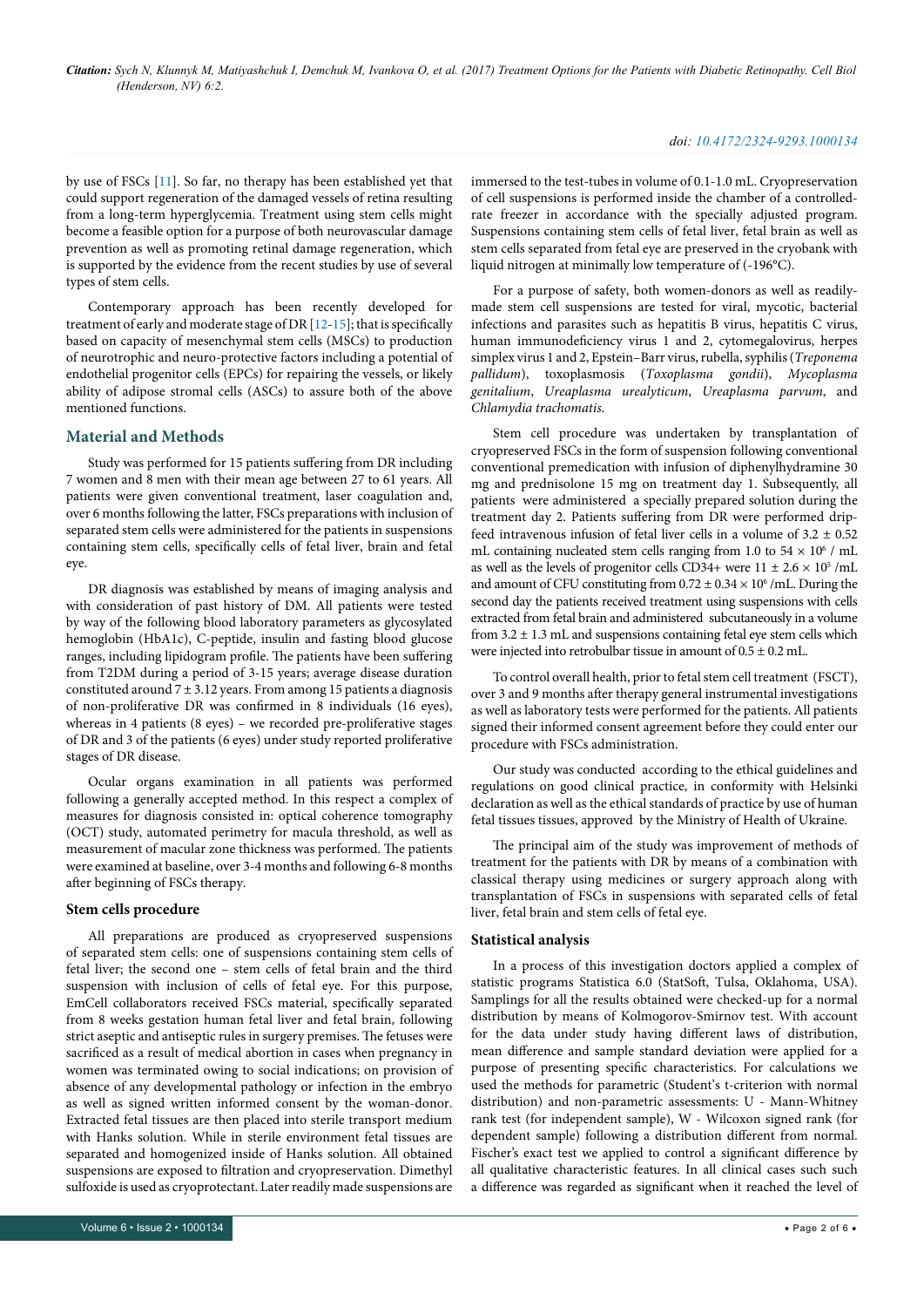#### *doi: 10.4172/2324-9293.1000134*

confidence <0.05. Correlations were calculated with the help of a test for non-parametric Spearman coefficient – as all studied parameters were relevant to the law of distribution, different from the normal ranges. Acquired correlation was considered to be statistically significant if  $p < 0.05$ .

#### **Results**

All individuals revealed a syndrome of early post-infusion improvements which were presented as better physical and emotional state in the patients. After administration of the suspensions containing cryopreserved stem cells of fetal liver we did not record any single evidence of complication or adverse reaction after therapy; no single case of graft-versus-host disease (GVHD) was recorded among the patients who received transplanted FSCs.

Both immediate and remote results of our study demonstrated efficacy of the above suggested method of FSCs therapy.

Thus, a tendency to decreasing in ranges of glycosylated hemoglobin (HbA1c) over 3-4 months after treatment was established as well as significant reduction in the levels of HbA1c within 6-8 months following FSCs administration (6.81  $\pm$  0.21 % versus (8.2  $\pm$ 0.25 %), р<0.05 [\(Figure 1](#page-2-0)).

Over 3-4 months following FSCT a decreased value of blood serum C-peptide was remarkable in the patients under observation (on average by  $6.02 \pm 0.43$ , p<0.05). The same score remained stable in 9 patients (60.0%) over 6-7 months after FSCs transplantation (3.34  $\pm$  0.31 on average, p<0.05); whereas the same range over 6-8 months constituted  $(2.82 \pm 0.25 \text{ on average}, p<0.05)$  ([Figure 2](#page-2-0)).

Assessment of lipids profile was made and the results of such observation are described in the table presented below [\(Table 1\)](#page-3-0).

In summary, based on the results presented in [Table 1](#page-3-0) we can observe significant improvement of lipids profile by 6 months following FSCs therapy. Significant lowering of total cholesterol was recorded over 3 months after FSCT (5.9 mmol/L versus 6.4 mmol/L), р<0.05. By 6 months following FSCs therapy significant increase in HDL levels was demonstrable (1.42 mmol/L) compared to the levels baseline (1.18 mmol/L),  $p<0.05$  as well as significant decrease of the LDL ranges over 6 months after treatment if compared with the values baseline (3.5 mmol/L and 5.2 mmol/L respectively, p<0.05). The same changes were characteristic for the Atherogenic index (AI) (2.5 and 4.4, respectively, p<0.05).

In accordance with data of OCT, 53.33% of patients revealed higher thickness in the layer of retinal neural fibers throughout a peripapillary zone of both the right and left eye. Thickness of the right eye became higher by 5-7% on average, whereas the left eye thickness increased by 4-6%.

We observed insignificant increase in the mean thickness of macular retinal zone in both eyes (by 8-10  $\mu$ m) in 60% of patients.

According to the results of automated perimetry for Macula Threshold in 73.33% of patients we recorded increased light perception by macular cells both in the right eye and in the left, whereas a reduction of relative scotoma (almost disappearance) was noteworthy in both eyes.

Nowadays, scientists proved few effective methods of therapy for DR focused on prevention, which include tight glycemic and cholesterol control promoting a sustained protection from disease ongoing progression [\[16-](#page-4-13)[19\]](#page-5-3). If likely disease progresses to sightthreatening macular edema or proliferative diabetic retinopathy (PDR), laser photocoagulation helps reaching disease regression by means of peripheral retina destruction and thus, reduced demand in oxygen [\[20](#page-5-4)[-23](#page-5-5)].

<span id="page-2-0"></span>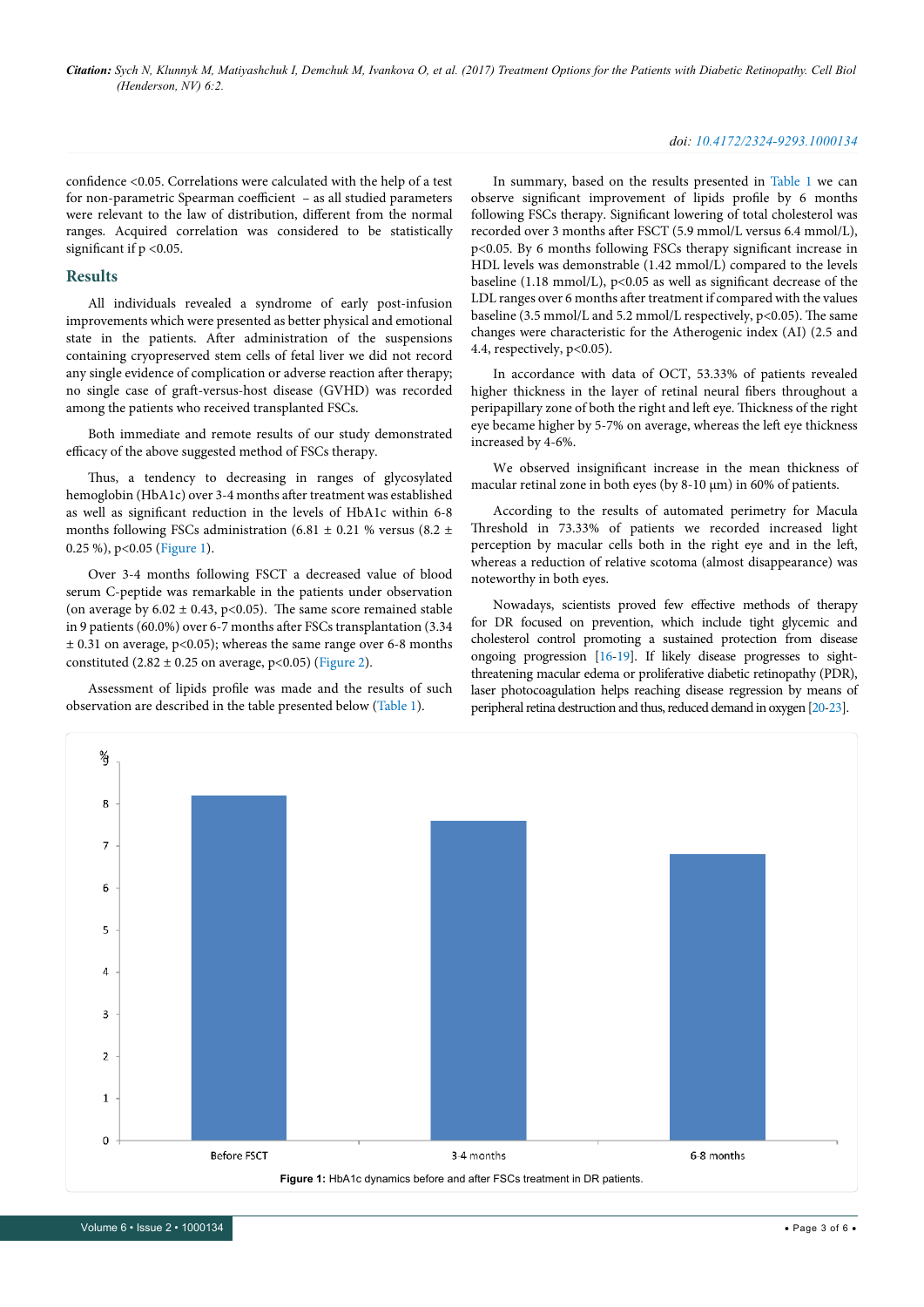*Citation: Sych N, Klunnyk M, Matiyashchuk I, Demchuk M, Ivankova O, et al. (2017) Treatment Options for the Patients with Diabetic Retinopathy. Cell Biol (Henderson, NV) 6:2.*

 $\frac{ng}{n}$ 6.00 5.00 4.00 3.00  $2.00$ 1.00  $0.00$ Before ESCT  $3-4$  months 6-8 months **Figure 2:** C-Peptide dynamics before and after FSCs treatment in DR patients.

<span id="page-3-0"></span>

| <b>Values</b>           | <b>Before treatment</b> | Over 3-4 months | Over 6-8 months   |
|-------------------------|-------------------------|-----------------|-------------------|
| Cholesterol, mmol/L     | $6.4 \pm 0.02$          | $5.9 \pm 0.04*$ | $5.2 \pm 0.9**$   |
| Triglycerides, mmol/L   | $0.35 \pm 0.05$         | $0.42 \pm 0.05$ | $0.51 \pm 0.05$   |
| HDL Cholesterol, mmol/L | $1.18 \pm 0.02$         | $1.21 \pm 0.04$ | $1.42 \pm 0.05**$ |
| LDL Cholesterol, mmol/L | $5.2 \pm 0.12$          | $4.7 \pm 0.13$  | $3.5 \pm 0.06**$  |
| Atherogenic index (AI)  | $4.4 \pm 0.11$          | $3.8 \pm 0.11$  | $2.5 \pm 0.07**$  |

\* р<0.05 before treatment and following 3 months after FSCs therapy

\*\*р<0.05 before treatment and following 6 months after FSCs therapy

Retinal vessels degeneration is considered to be a criterion for earlier DR stage, which corresponds to non-proliferative diabetic retinopathy (NPDR). In the diabetic environment characterized by elevated levels of reactive oxygen species (ROS), vascular progenitors switch to producing pathologic cytokines such as tumor necrosis factor (TNF)-α, IL-8, resulting in higher expression of pathologic inducible nitric oxide synthase (iNOS) instead of endothelial nitric oxide synthase (eNOS) [\[24\]](#page-5-6). As a result, diabetic EPCs have reduced bioavailable nitric oxide (NO) due to either decreased activity of eNOS or increased generation of ROS via upregulated NADPH oxidase [[25](#page-5-7)]. NO-mediated signaling events are significant for mobilization of EPCs from the bone marrow and homing in the ischemia zones [[26](#page-5-8)[,27\]](#page-5-9). As shown by the Grant's group, the function of diabetic EPCs can be partially restored by increased expression of eNOS, either by using NO donors, or by reducing NADPH oxidase-dependent ROS production [\[28](#page-5-10)[,29\]](#page-5-11). In addition, increased ROS and reduced bioavailable NO, as well as several other molecular alterations have been detected in dysfunctional diabetic EPCs, including decreased cathepsin L activity [\[30](#page-5-12)] and elevated expression of thrombospondin-1 [\[31](#page-5-13)].

In regard to proliferative diabetic retinopathy disease at advanced stages, or PDR, contemporary studies prove that high amounts of bone

even though the ECFCs from PDR patients are mobilized into the circulation, they are unable to properly migrate and repair damaged vascular endothelium [[32](#page-5-14)]. Despite such interpretations, cell-based treatment could be

presented as effective alternative strategy for the new approaches to treatment of end-stage DR similar to the other ischemic retinopathies. Stem cell therapy is targeted at early and intermediate stages of vascular degeneration by promoting vessels repair, contributing to reversed ischemia, reducing hypoxic or inflammatory signaling, as well as preventing progression to advanced and eyesight-threatening stages of DR [[33](#page-5-15)]. Likely approach is proven to be successful if autologous progenitors are modified to function properly. In recent years, a number of methods have been developed to reverse defects of EPCs in diabetic patients, including improved mobilization for the EPCs

marrow-derived EPCs constitute a major factor in the development of such serious complications as pathologic neovascularization of ischemic tissues. Although increased numbers of circulating CD34+CD45−endothelial colony-forming cells (ECFCs) were found in patients with PDR compared to the control group [\[32\]](#page-5-14), the same cells could be defective in capacity to migrate towards SDF-1, incorporate into and form vascular tubes. Such results suggest that

*doi: 10.4172/2324-9293.1000134*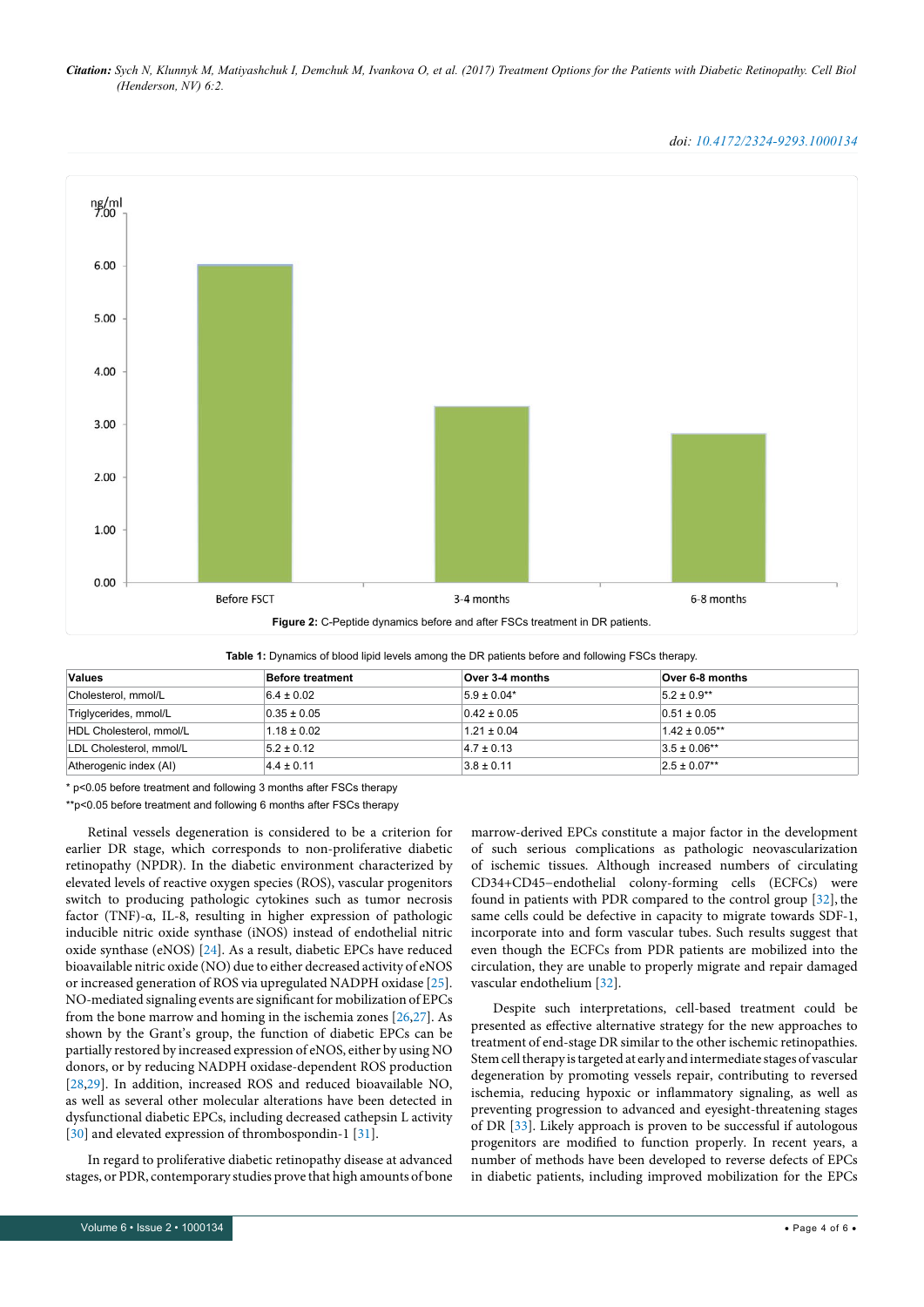and cells homing with granulocyte colony-stimulating factor (G-CSF) [[34](#page-5-16)] and stromal derived factor (SDF-1) [\[35\]](#page-5-17), or use of an NO donor to alleviate defects of SDF-1-mediated migration [\[36\]](#page-5-18). Subsequently, some data confirm that diabetic EPCs dysfunction could be improved or corrected by treatment using peroxisome proliferator-activated receptor (PPAR)-δ and -γ agonists [GW501516](https://www.ncbi.nlm.nih.gov/nuccore/GW501516) [\[37\]](#page-5-19), rosiglitazone [[38](#page-5-20)], or atorvastatin. Additionally, it was found that the levels of transforming growth factor (TGF)-β1 were significantly higher both in the EPCs and in the serum of type 2 diabetic patients. TGF- $\beta$ 1 inhibition in CD34+ cells enhanced overall cells survival, NO release, and *in vivo* vascular reparative ability, suggesting that this approach can be used for improved potential of dysfunctional diabetic CD34+ cells to regenerate cells by means of autologous therapy [[36](#page-5-18)].

If one considers diabetic eye disease at large, stem cells might contribute to future treatment not only for retinal vasculature, but also for diabetic corneal disruptions known as diabetic keratopathy. Severity of likely changes, e.g. of neuropathy, can be correlated with corresponding severity of retinopathy [[37](#page-5-19)]. A significant decrease in the expression of a number of putative stem cell markers in the compartment of corneolimbal epithelial stem cells has been recently established [\[38\]](#page-5-20). Since corneal epithelium could be renewed using limbal stem cells, this explains clinically a delay which could be observed at healing for diabetic wounds, for example, after epithelial debridement for vitrectomy [[39](#page-5-21)] or following refractive surgery [[40](#page-5-22)]. Adenoviral gene therapy with overexpression of *c-met* protooncogene and/or silencing of matrix metalloproteinase-10 and cathepsin F promotes stabilized epithelial wound healing due to stem cell marker expression in human organ-cultured diabetic corneas [[38](#page-5-20)- [41](#page-5-23)]. It is essential that gene therapy by means of limbal stem cell niche could only produce the same normalization of expression for stem cell marker and healing of lesions [[42](#page-5-24)].In the future, gene therapy or replacement of ailing stem cells by the cultured normal cells similar to those made from iPSC [\[43\]](#page-5-25) could become an alternative therapy option for alleviating diabetic corneal disease.

To summary everything above, fetal stem cells can facilitate new trends for retarding DR progression and, simultaneously, alleviating the symptoms of DR disease. Nowadays, their use is supported by an evidence of stem cells effect at early stages of this disease; long before the onset of PDR. Some of these cells by way of secreting special growth factors can serve for neuroprotection inside of diabetic retina. New strategies to normalize functions of diabetic progenitors offer ways to use them for autologous therapy. Endothelial progenitor cells are used for prevention and/or repair for capillary closure and will facilitate reduction in pericyte dropout. Established technologies by administration of ESCs and iPSC can also help generating bankable and renewable sources of stem cells being capable for differentiation in order to raise regeneration of retinal cells in a diabetic patient.

#### **Conclusion**

Use of fetal stem cells in combined treatment of the patients with DR can be characterized as safe and effective method contributing to compensation of carbohydrates and lipids metabolism among the patients.

The following significant clinical effects of FSCs have been observed:

- 1. Syndrome of early post-infusion effects.
- 2. Advantages for overall physical and emotional states of the patients were recorded in 86.7% of cases.

#### *doi: 10.4172/2324-9293.1000134*

- 3. Advantages in regard to blood glucose ranges.
- Gradual reduction in fasting blood glucose levels, postprandial glycaemia and HbA1c have been initially demonstrable among the patients as early as by 3-4 months following FSCs administration; whereas the same values shown a significant lowering only by 6-8 months after FSCs administration.
- 4. Hypolipidemia therapeutic effects. We have recorded a significant improvement in parameters of lipids profile over 6-8 months after treatment administered.
- 5. Ophthalmology status among the patients. In conformity with results of OCT enhanced thickness of retinal neural fibers in peripapillary zone of the eye was characteristic.

We also observed insignificant increasing in moderate thickness of macular region of eyes retina bilaterally (by 8-10  $\mu$ m) in among 60% of patients. Due to the results of automated perimetry for Macula Threshold, increased light perception by macular cells in both eyes was observed in 73.33% of individuals.

#### **References**

- <span id="page-4-0"></span>1. [Tao Z, Shi A, Zhao J \(2015\) Epidemiological Perspectives of Diabetes. Cell](https://www.researchgate.net/publication/272842035_Epidemiological_Perspectives_of_Diabetes)  [Biochem Biophys 73: 181-185](https://www.researchgate.net/publication/272842035_Epidemiological_Perspectives_of_Diabetes).
- <span id="page-4-1"></span>2. [Kajiwara A, Miyagawaa H, Saruwatari J, Kita A, Sakata M, et al. \(2014\) Gender](http://www.diabetesresearchclinicalpractice.com/article/S0168-8227(13)00477-4/abstract)  [differences in the incidence and progression of diabetic retinopathy among](http://www.diabetesresearchclinicalpractice.com/article/S0168-8227(13)00477-4/abstract)  [Japanese patients with type 2 diabetes mellitus: a clinic-based retrospective](http://www.diabetesresearchclinicalpractice.com/article/S0168-8227(13)00477-4/abstract)  [longitudinal study. Diabetes Res Clin Pract 103: 7–10.](http://www.diabetesresearchclinicalpractice.com/article/S0168-8227(13)00477-4/abstract)
- <span id="page-4-2"></span>3. [Wong TY, Klein R, Islam FM, Cotch MF, Folsom AR, et al. \(2006\) Diabetic](http://www.ajo.com/article/S0002-9394(05)00986-4/abstract)  [retinopathy in a multiethnic cohort in the United States. Am J Ophthalmol](http://www.ajo.com/article/S0002-9394(05)00986-4/abstract)  [141: 446-455.](http://www.ajo.com/article/S0002-9394(05)00986-4/abstract)
- <span id="page-4-6"></span>4. [Knudsen LL, Lervang HH, Lundbye-Christensen S, Gorst-Rasmussen A](http://bjo.bmj.com/content/90/11/1404)  [\(2006\) The North Jutland County Diabetic Retinopathy Study: population](http://bjo.bmj.com/content/90/11/1404)  [characteristics. Br J Ophthalmol 90:1404-1409.](http://bjo.bmj.com/content/90/11/1404)
- <span id="page-4-7"></span>5. [Caroline Day \(2001\) The rising tide of type 2 diabetes. Br J Diabetes Vasc](https://secure.sherbornegibbs.com/bjdvd/pdf/976.pdf)  [Dis 1: 37-43.](https://secure.sherbornegibbs.com/bjdvd/pdf/976.pdf)
- <span id="page-4-3"></span>6. [Nguyen TT, Wong TY \(2006\) Retinal vascular manifestations of metabolic](http://www.cell.com/trends/endocrinology-metabolism/abstract/S1043-2760(06)00131-7)  [disorders. Trends Endocrinol Metab 17: 262-268.](http://www.cell.com/trends/endocrinology-metabolism/abstract/S1043-2760(06)00131-7)
- <span id="page-4-4"></span>7. [Caldwell RB, Bartoli M, Behzadian MA, El-Remessy AE, Al-Shabrawey M, et](https://augusta.pure.elsevier.com/en/publications/vascular-endothelial-growth-factor-and-diabetic-retinopathy-role-)  [al. \(2005\) Vascular endothelial growth factor and diabetic retinopathy: role of](https://augusta.pure.elsevier.com/en/publications/vascular-endothelial-growth-factor-and-diabetic-retinopathy-role-)  [oxidative stress. Curr Drug Targets 6: 511-524.](https://augusta.pure.elsevier.com/en/publications/vascular-endothelial-growth-factor-and-diabetic-retinopathy-role-)
- <span id="page-4-5"></span>8. [Nguyen QD, Tatlipinar S, Shah SM, Haller JA, Quinlan E, et al. \(2006\)](https://jhu.pure.elsevier.com/en/publications/vascular-endothelial-growth-factor-is-a-critical-stimulus-for-dia-6)  [Vascular endothelial growth factor is a critical stimulus for diabetic macular](https://jhu.pure.elsevier.com/en/publications/vascular-endothelial-growth-factor-is-a-critical-stimulus-for-dia-6)  [edema. Am J Ophthalmol 142: 961-969.](https://jhu.pure.elsevier.com/en/publications/vascular-endothelial-growth-factor-is-a-critical-stimulus-for-dia-6)
- <span id="page-4-8"></span>9. [Yau JW, Rogers SL, Kawasaki R, Lamoureux EL, Kowalski JW, et al. \(2012\)](http://findresearcher.sdu.dk/portal/en/publications/global-prevalence-and-major-risk-factors-of-diabetic-retinopathy(9cb9cf90-c047-45aa-8f0c-2800023e98c3)/export.html)  [Global prevalence and major risk factors of diabetic retinopathy. Diabetes](http://findresearcher.sdu.dk/portal/en/publications/global-prevalence-and-major-risk-factors-of-diabetic-retinopathy(9cb9cf90-c047-45aa-8f0c-2800023e98c3)/export.html)  [Care 35: 556-564.](http://findresearcher.sdu.dk/portal/en/publications/global-prevalence-and-major-risk-factors-of-diabetic-retinopathy(9cb9cf90-c047-45aa-8f0c-2800023e98c3)/export.html)
- <span id="page-4-9"></span>10. [El-Asrar AM \(2012\) Role of inflammation in the pathogenesis of diabetic](https://link.springer.com/chapter/10.1007%2F978-1-59745-563-3_13)  [retinopathy. Middle East Afr J Ophthalmol 19: 70-74.](https://link.springer.com/chapter/10.1007%2F978-1-59745-563-3_13)
- <span id="page-4-10"></span>11. [Demchuk M, Ivankova O, Klunnyk M, Matiyashchuk I, Sych N, at al. \(2016\)](https://www.omicsonline.org/open-access/efficacy-of-fetal-stem-cells-use-in-complex-treatment-of-patients-withinsulinresistant-type-2-diabetes-mellitus-2157-7633-1000342.php?aid=75107&view=mobile)  [Efficacy of Fetal Stem Cells Use in Complex Treatment of Patients With](https://www.omicsonline.org/open-access/efficacy-of-fetal-stem-cells-use-in-complex-treatment-of-patients-withinsulinresistant-type-2-diabetes-mellitus-2157-7633-1000342.php?aid=75107&view=mobile)  [Insulin-resistant Type 2 Diabetes Mellitus. J Stem Cell Res Ther 6: 2-7.](https://www.omicsonline.org/open-access/efficacy-of-fetal-stem-cells-use-in-complex-treatment-of-patients-withinsulinresistant-type-2-diabetes-mellitus-2157-7633-1000342.php?aid=75107&view=mobile)
- <span id="page-4-11"></span>12. [Ljubimov AV, Shaw LC, Li Calzi S, Kielczewski JV, Caballero S, Boulton ME,](https://www.elsevier.com/books/encyclopedia-of-the-eye/besharse/978-0-12-374198-1)  [Grant MB. The vascular stem cell. In: Dartt DA, Besharse JC, Dana R, et al.](https://www.elsevier.com/books/encyclopedia-of-the-eye/besharse/978-0-12-374198-1)  [\(2010\) Encyclopedia of the eye, San Diego, CA: Elsevier 289–99.](https://www.elsevier.com/books/encyclopedia-of-the-eye/besharse/978-0-12-374198-1)
- 13. [Shaw LC, Neu MB, Grant MB \(2011\) Cell-based therapies for diabetic](https://www.hindawi.com/journals/jdr/2012/872504/)  [retinopathy. Curr Diab Rep 11: 265-274.](https://www.hindawi.com/journals/jdr/2012/872504/)
- 14. [Kojima H, Kim J, Chan L \(2014\) Emerging roles of hematopoietic cells in](https://www.pubfacts.com/fulltext/24507996/Emerging-roles-of-hematopoietic-cells-in-the-pathobiology-of-diabetic-complications)  [the pathobiology of diabetic complications. Trends Endocrinol Metab 25:](https://www.pubfacts.com/fulltext/24507996/Emerging-roles-of-hematopoietic-cells-in-the-pathobiology-of-diabetic-complications)  [178–187.](https://www.pubfacts.com/fulltext/24507996/Emerging-roles-of-hematopoietic-cells-in-the-pathobiology-of-diabetic-complications)
- <span id="page-4-12"></span>15. [Megaw R, Dhillon B \(2014\) Stem cell therapies in the management of diabetic](https://link.springer.com/article/10.1007%2Fs11892-014-0498-9)  [retinopathy. Curr Diab Rep 14: 498.](https://link.springer.com/article/10.1007%2Fs11892-014-0498-9)
- <span id="page-4-13"></span>16. [Nathan DM, Genuth S, Lachin J, Cleary P, The DCCT Research Group](https://www.researchgate.net/publication/270573176_The_Effect_Of_Intensive_Treatment_Of_Diabetes_On_The_Development_And_Progression_Of_Long-Term_Complications_In_Insulin-Dependent_Diabetes_Mellitus)